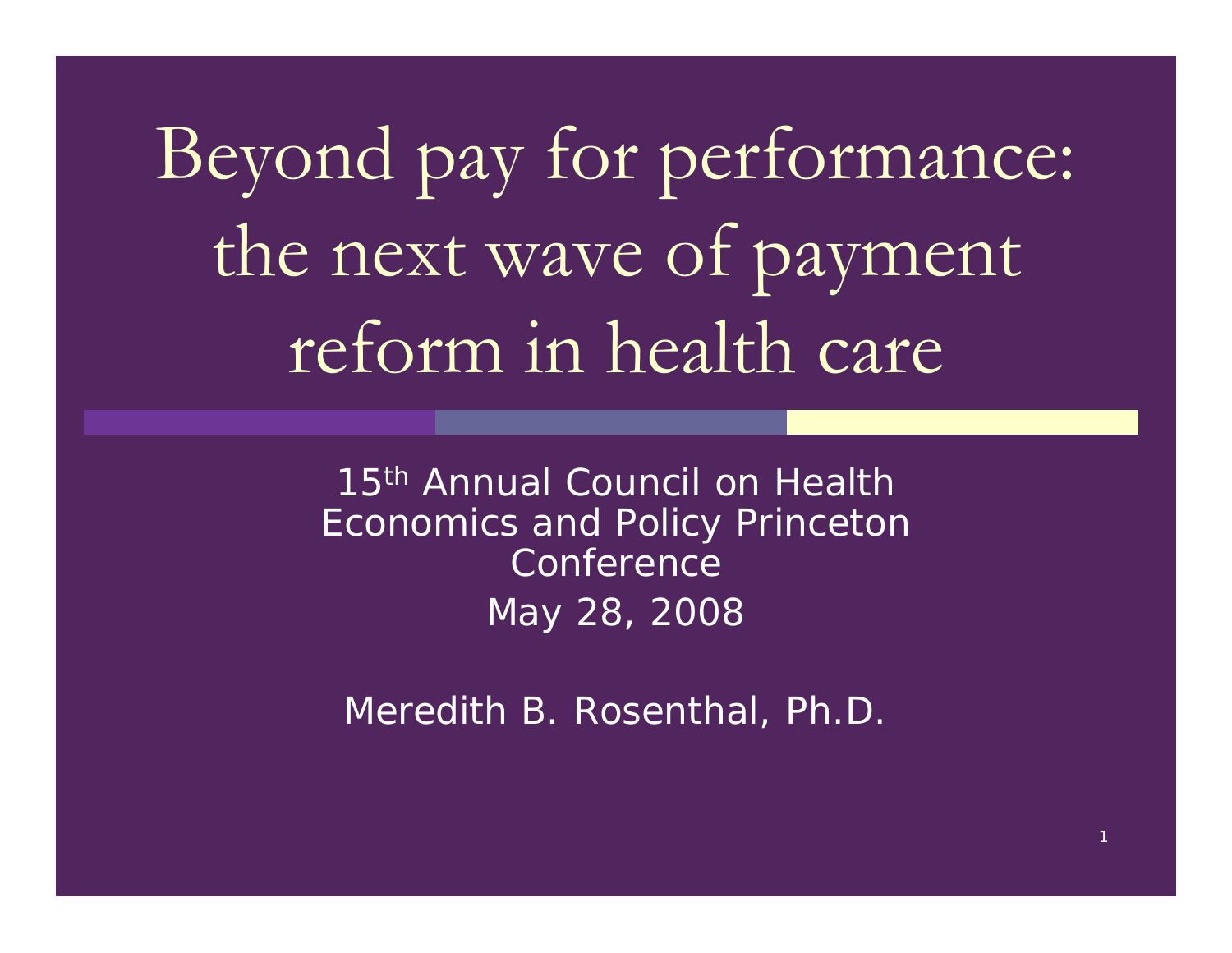## Where this is all going…

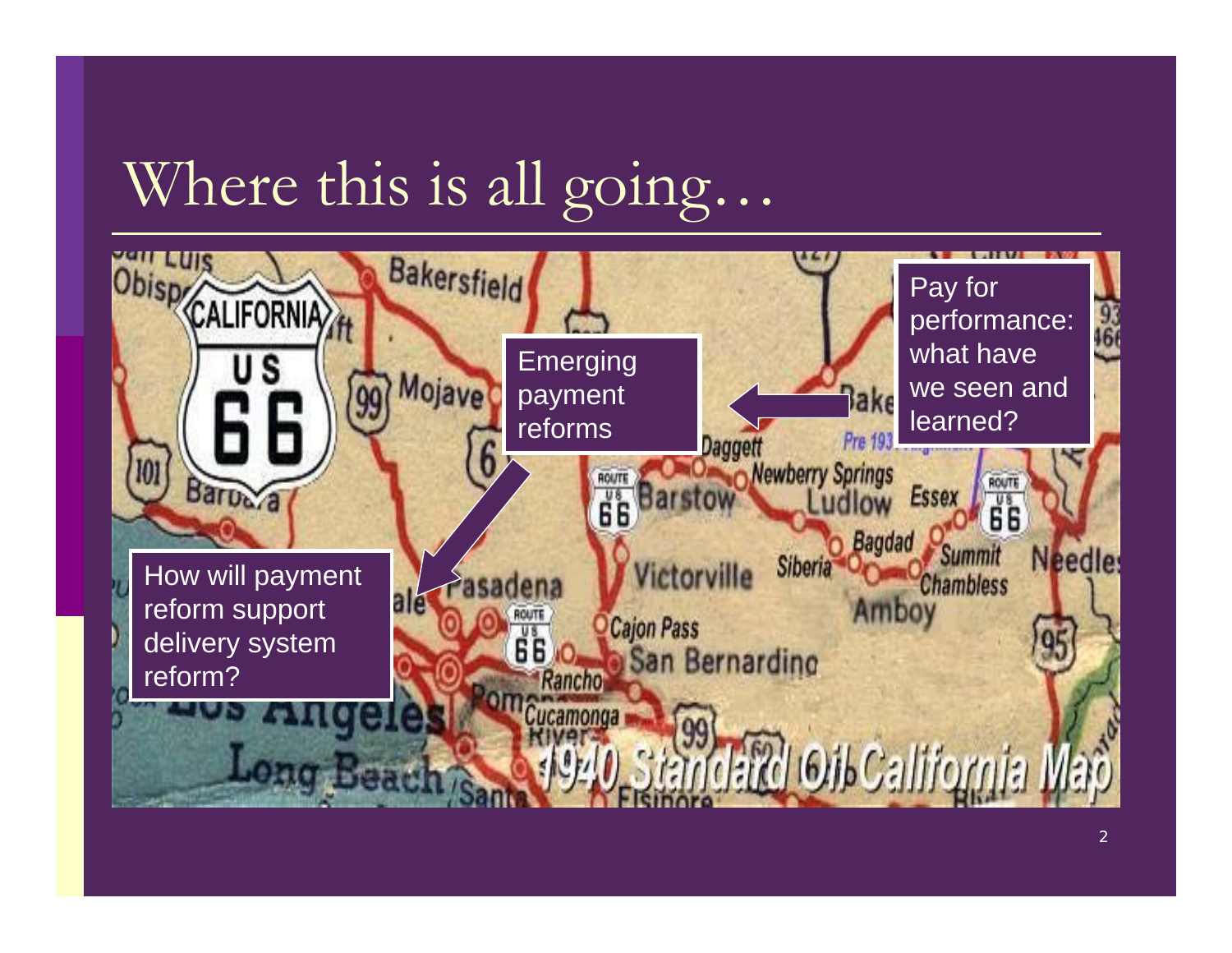# Or is this the right image?

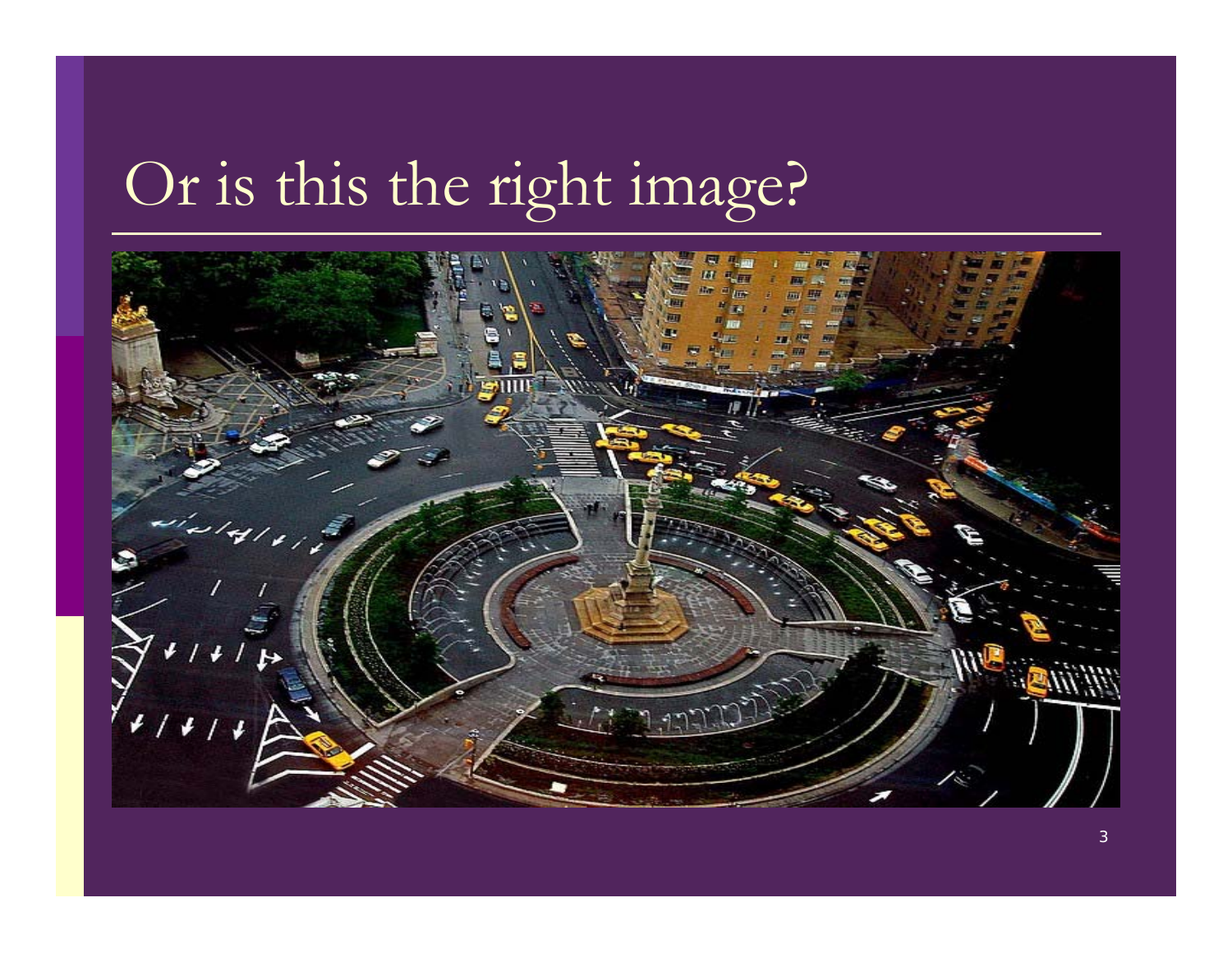### Pay for Performance: More than Just a Flash in the Pan

- □ Inventories of programs across all types of payers document nearly 150 pay-forperformance programs<sup>1</sup>
- □ In a national survey, 52% of HMOs (covering 81% of enrollees) reported using pay for performance $^{\scriptscriptstyle 2}$
- □ Medicare to move ahead with hospital pay for performance in FY 2009

<sup>1.</sup> The Leapfrog Group and MedVantage, 2007.

<sup>2.</sup> Rosenthal MB, et al. Pay-for-Performance in Commercial HMOs. *New England Journal of Medicine*, November 2, 2006.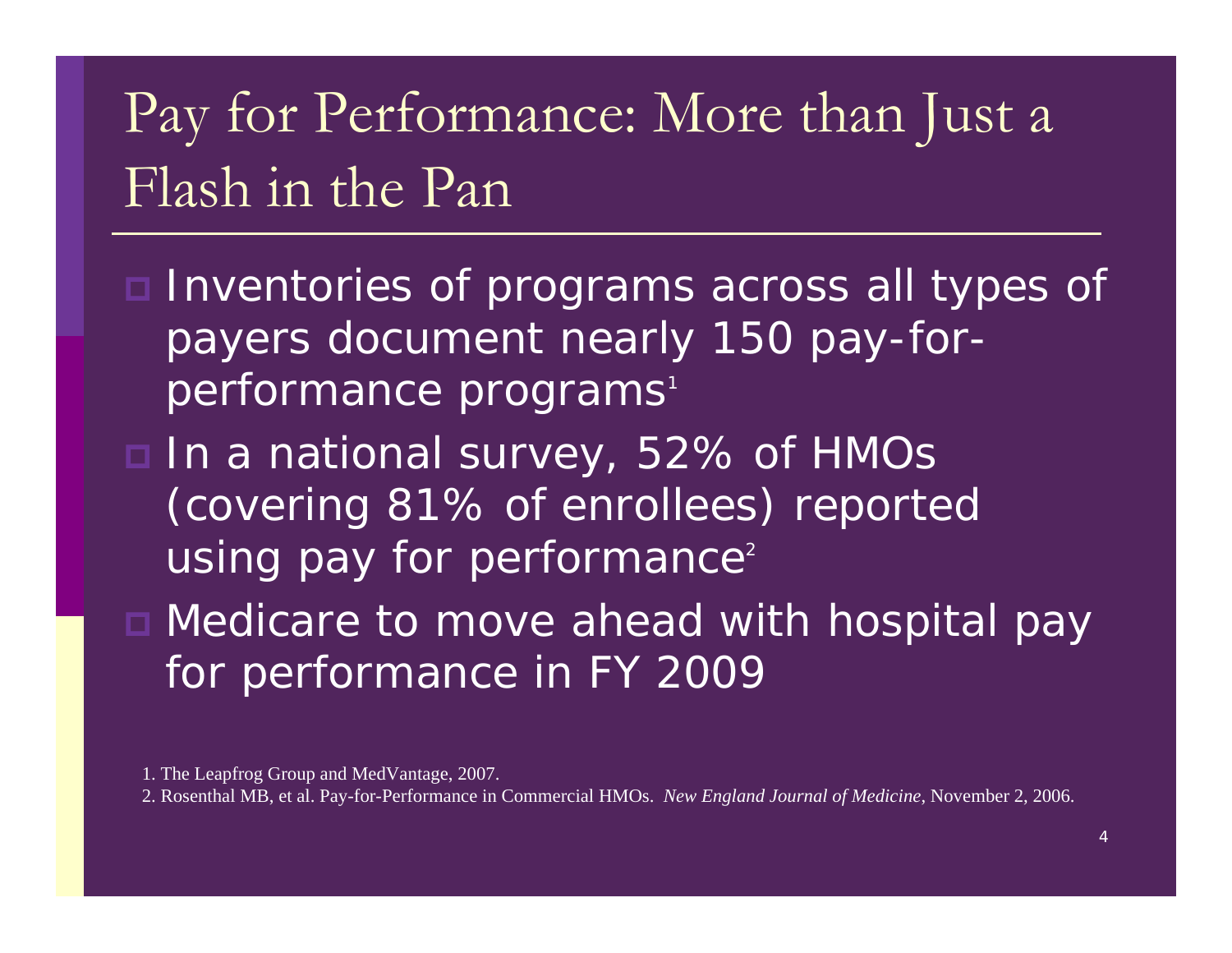### Pay for Performance Has Evolved



- n Programs initially focused on primary care but have been extended to specialists and hospitals
- Introduction of intermediate outcome measures for chronic illness
- Paying in ways that encourage both attainment and improvement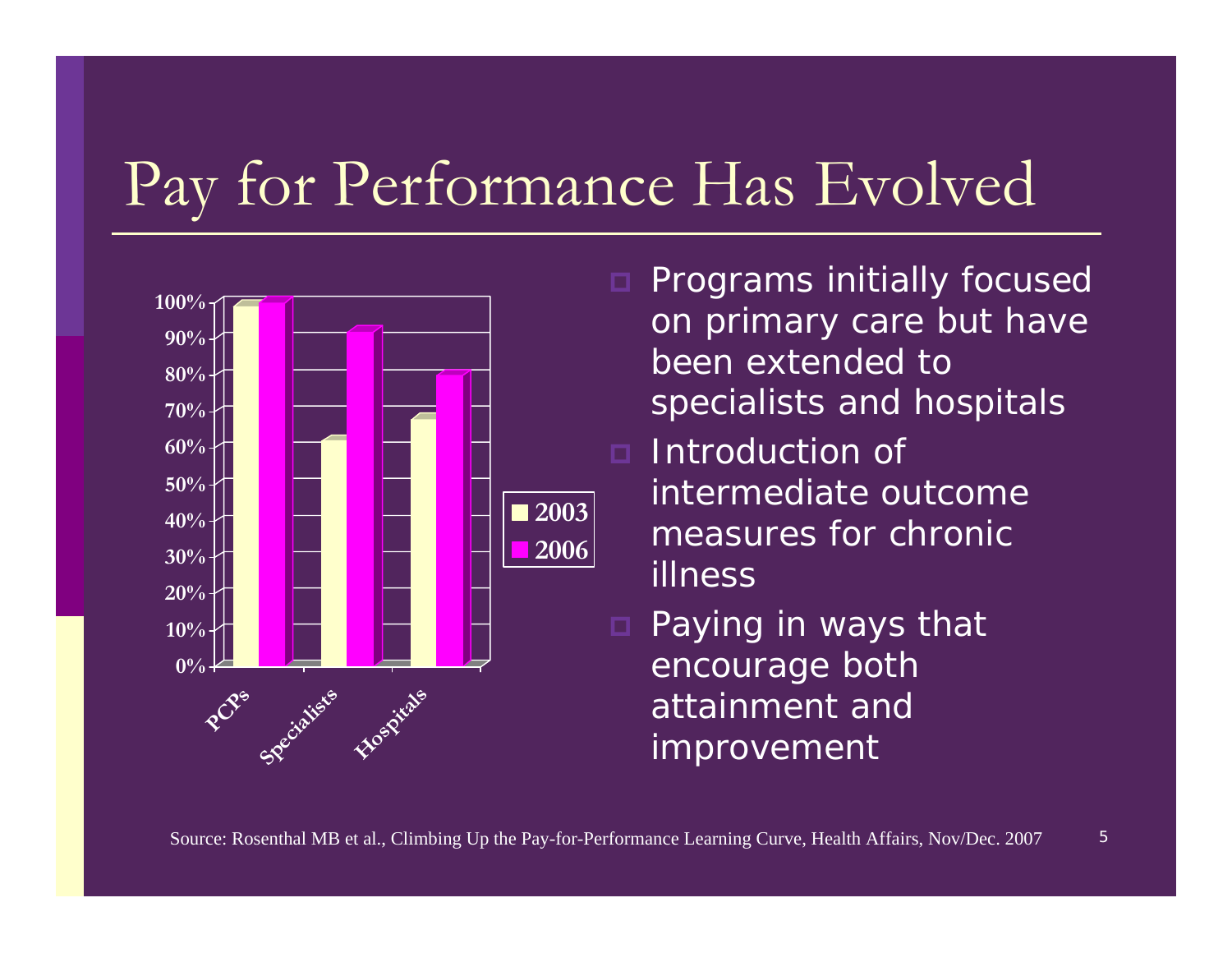#### This is What Current Research Suggests about Pay for Performance

- You get what you pay for -- not necessarily what you hoped for
- Generally, the rich get richer
- Size matters (rewards per patient, patients affected)
- Some gaming may occur, but no glaring signs of adverse effects
- □ None of what we have done has dramatically shifted the trend in quality (or cost, but few programs took this up)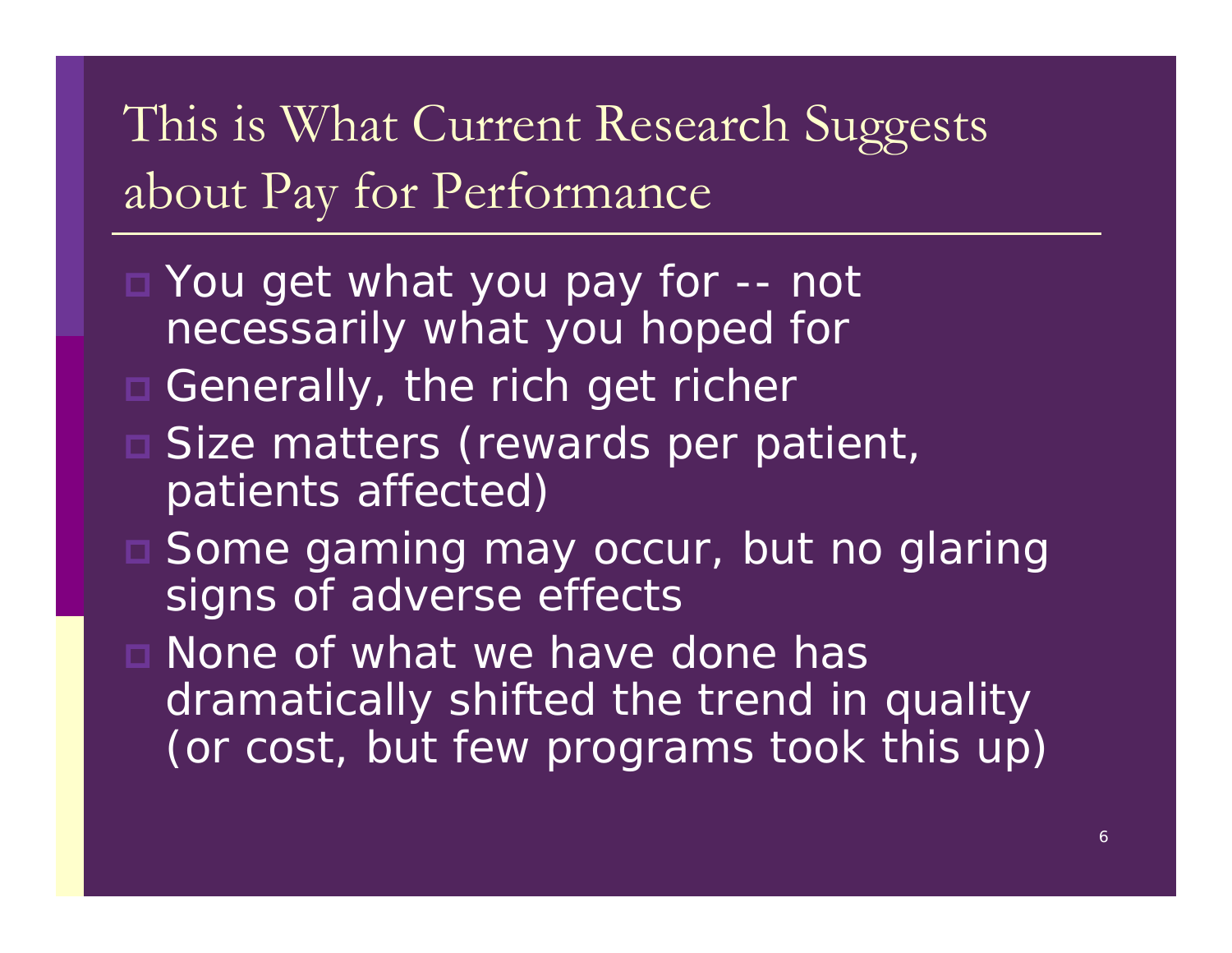#### Bigger (and less formal) Lessons that Payment Reform Advocates Are Signaling

- □ Small bonuses for performance on fee for service is a little like moving deck chairs on the Titanic; holistic reform is needed
- Pay for performance on either quality or cost-related targets -- is the wrong model for cost control
- Payment reform alone will not transform the delivery system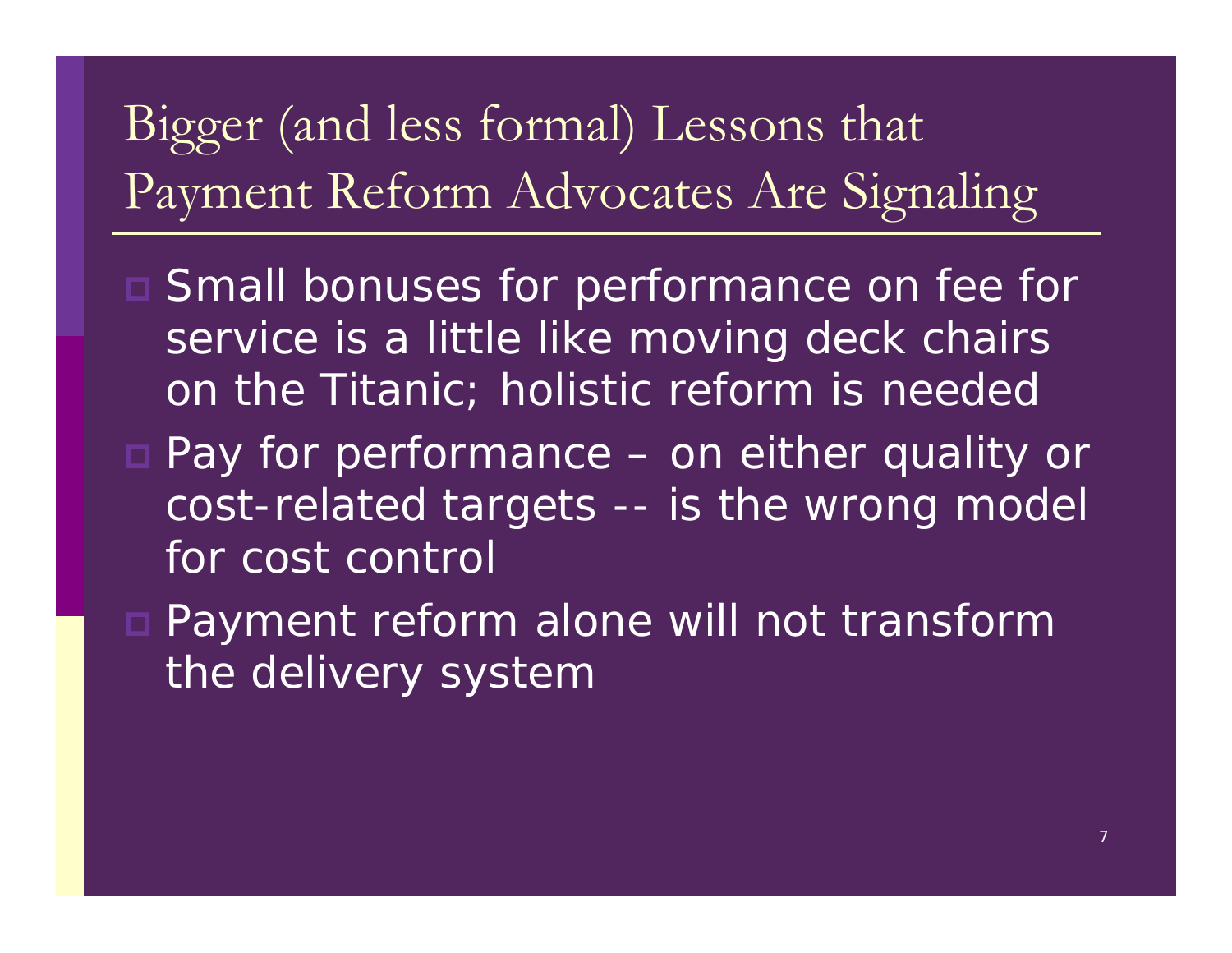#### Current Landscape of Payment Reform

- The dark side of pay for performance: non-payment for unacceptable performance
- Payment married to structure
	- Patient-centered medical home/advanced medical home
	- Accountable Care Organizations (Fisher, et al.)
- Episode-based payment concepts
	- PROMETHEUS<sup>™</sup> Payment
	- Geisinger's ProvenCare™
- Shared savings
	- CMS demos
	- Alabama Medicaid
- Capitation, but better this time
	- Goroll et al.
	- × BCBS-MA "Alternative contract"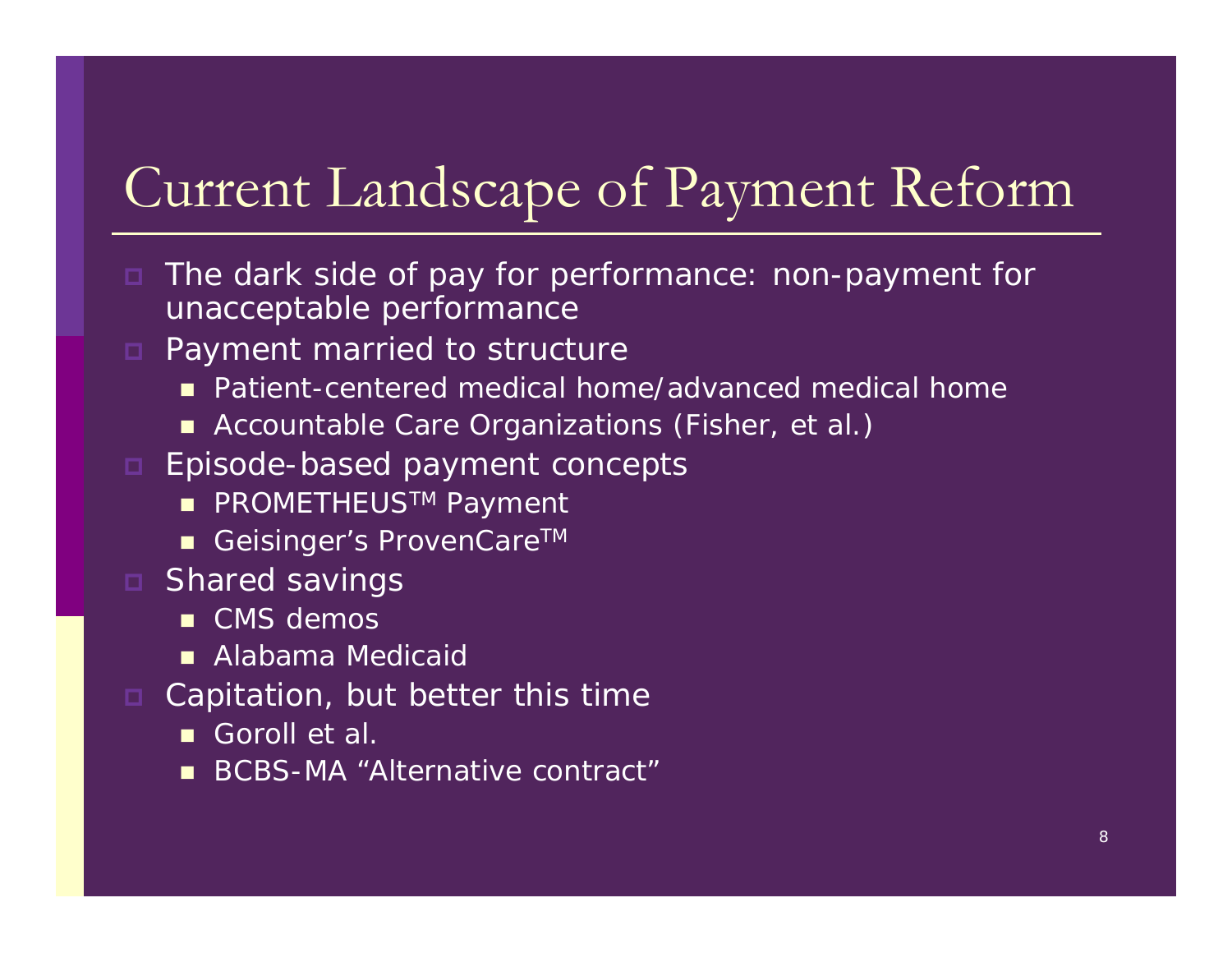#### Common Themes in Current Proposals

- □ Increasingly prospective payment
- Mixed payment
- Targeted risk sharing (not full delegation): implicit or explicit parsing of controllable vs. uncontrollable variation
- □ Training wheels and a map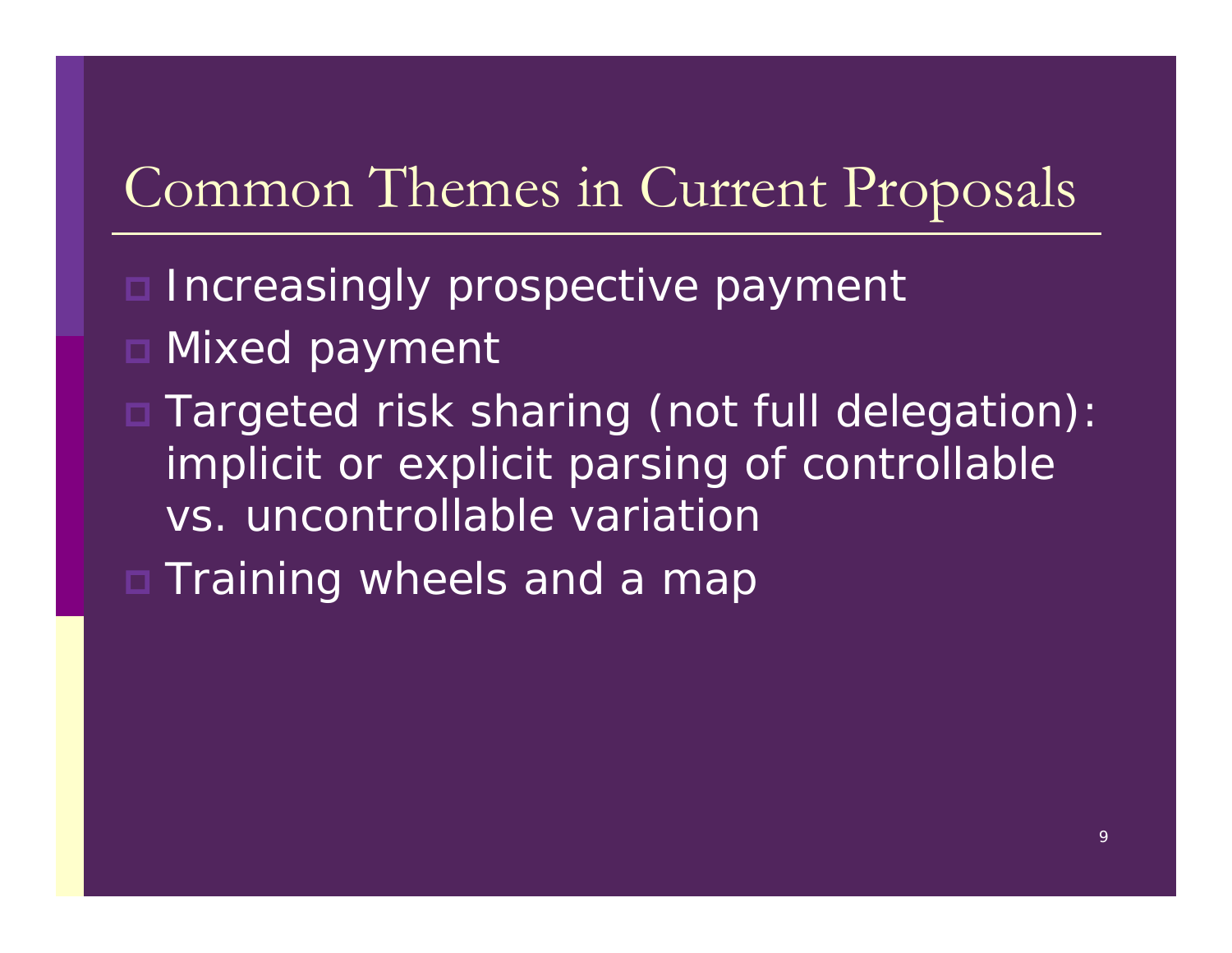### Conceptual Differences in Payment Models

- □ Breadth of accountability (silos vs. webs of providers)
- Extent of risk sharing (not unrelated to above)
- Isolation of specific margins for accountability vs. global outcomes/costs
- □ Extent of structural prerequisites